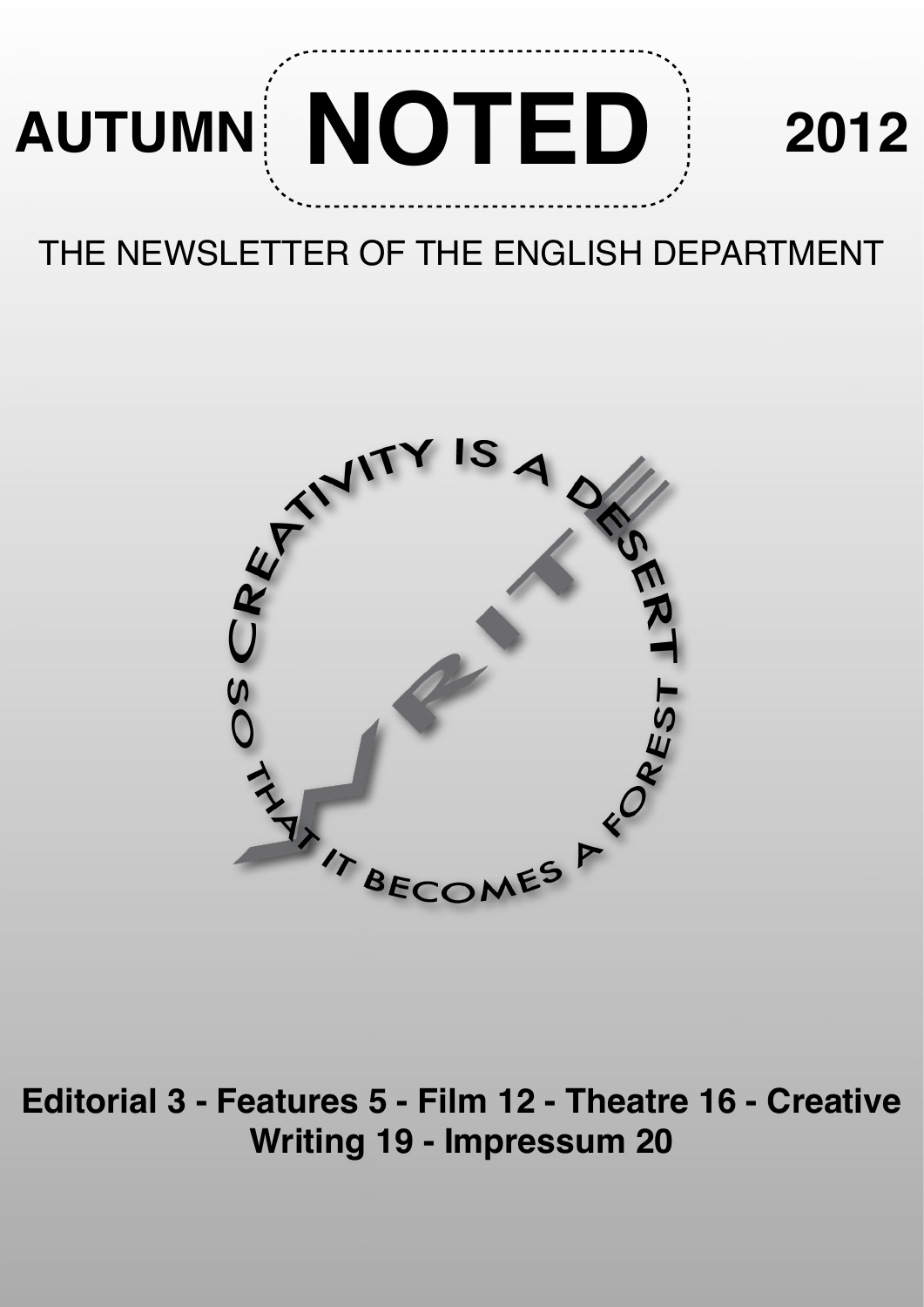# **Contents**



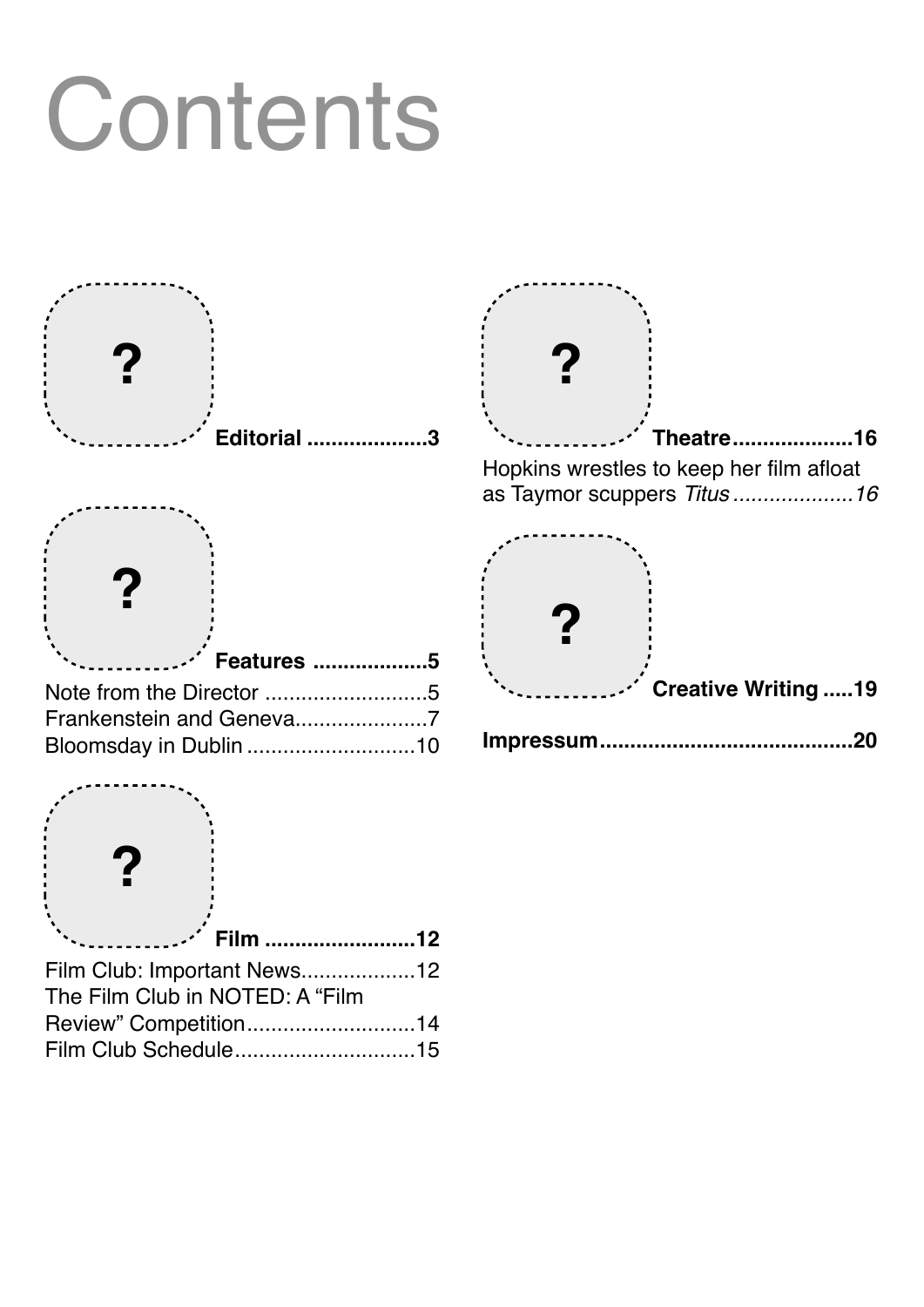## **Editorial**

But I should not skip ahead and rather tell you about the non-filmic content of this issue.

**???**

Alongside the usual Note from the Director, you will be pleased to hear from the students of the University of Notre-Dame, Indiana, who came to Geneva in search of answers regarding the genesis of Mary Shelley's *Frankenstein*, which you may know was written on the shore of our beloved lake in Cologny. After that, our specialist in Joycean studies, Sam MacDuff will tell you about his impressions of the Joyce Symposium that was held in Dublin in June 2012, in a report called "Bloomsday in Dublin".

It isn't quite Bloomsday that the Film Club celebrates, but rather doomsday (Many of you must be saying, 'Oh no, he did not...' Those of you imaginative enough may even hear the characteristic

3

The last issue of the Newsletter of the English Department was all about photography. Our dear NOTED was discovering the beauty of the alliance of written text and still pictures.

Reflecting our awareness that we live in a world in movement, where fluxes of creativity keep shaping us whether we want it or not, the Autumn 2012 issue of NOTED has adopted another media than photography as its foundational ground: the film!

The cynics and other skeptics will be paralyzed with wonder at the mention of the amazing progress that NOTED has accomplished, passing from still picture to motion pictures, what a creative leap! Others will be glad that a media so prominent in our societies be placed at the center of attention of the students of the English Department.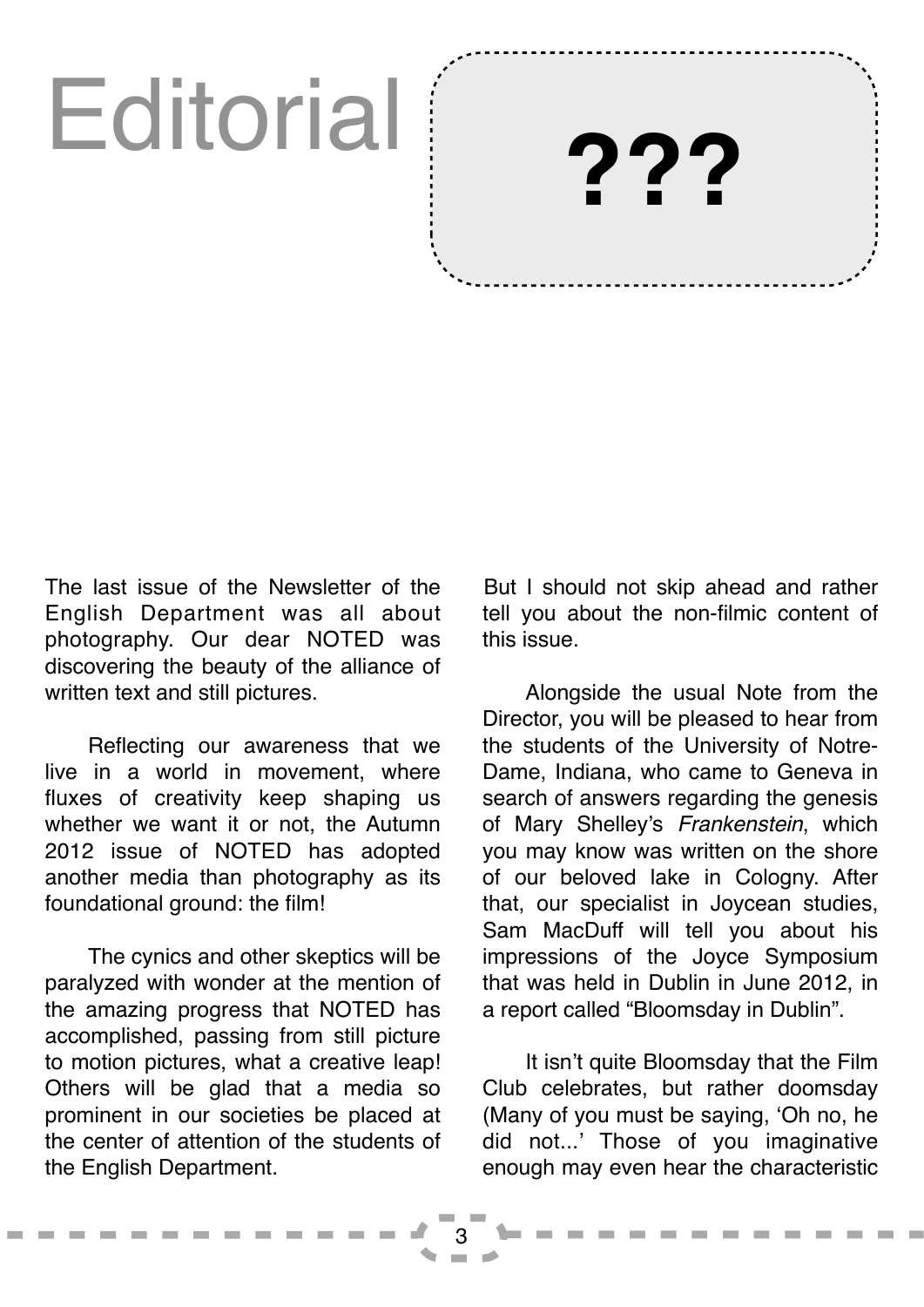podom-pom-pshi noise celebrating my lame play on words). The Apocalypse is indeed the thematic glue that will connect the films screened on Thursdays.

To encourage students to write more about films, the Film Club has set up a "Film Review Competition", the winner of which will have their review published in NOTED, but who most of all will win a FREE FESTIVAL PASS.

Do not dawdle on the way, fellow critics, and immediately start writing the most terrifically awesome movie review so that you may earn the right to attend the 2013 Black Movie Festival for free, which will take place in January 2013.

You will notice that even the Theatre section has been taken over by films. Gervais Clark's review of an adaptation by Julie Taymor of Shakespeare's *Titus Andronicus* epitomizes how--sometimes for the worse--live acting becomes recorded acting.

Finally, it would not be right to omit to mention the Creative Writing section of NOTED. As you may see, it is nonexistent in this Autumn 2012 issue. Probably an artistic representation of the power of silence and absence to convey meaning, some of you will think. I suspect it is not quite the case; I would

4

not go so far as to suggest a possible lack of interest for creative expression, how would I dare suggest that you, dear literary students, could lack the passion to weave your thoughts into text? It is indeed an ignominious reflection that deserves nothing else but censorship! Some of you might even want to prove me wrong in the next issue, who knows...

Perhaps, the absence of pieces of creative writing is simply the result of a lack of time, of visibility of NOTED, of interest for the English Department, or a lack of courage to face external criticism. I genuinely wonder...

In the end, it does not really matter. All these lacks, I believe, lead to one thing, which to a large extent pains me: we are short of a creative writing section. I cannot tolerate that, so in an act of creative rebellion, I fill it with an empty set!

For the next issue of NOTED, I beg you, Students of the English Department:

## **WRITE!**

Your Editor, Arnaud Barras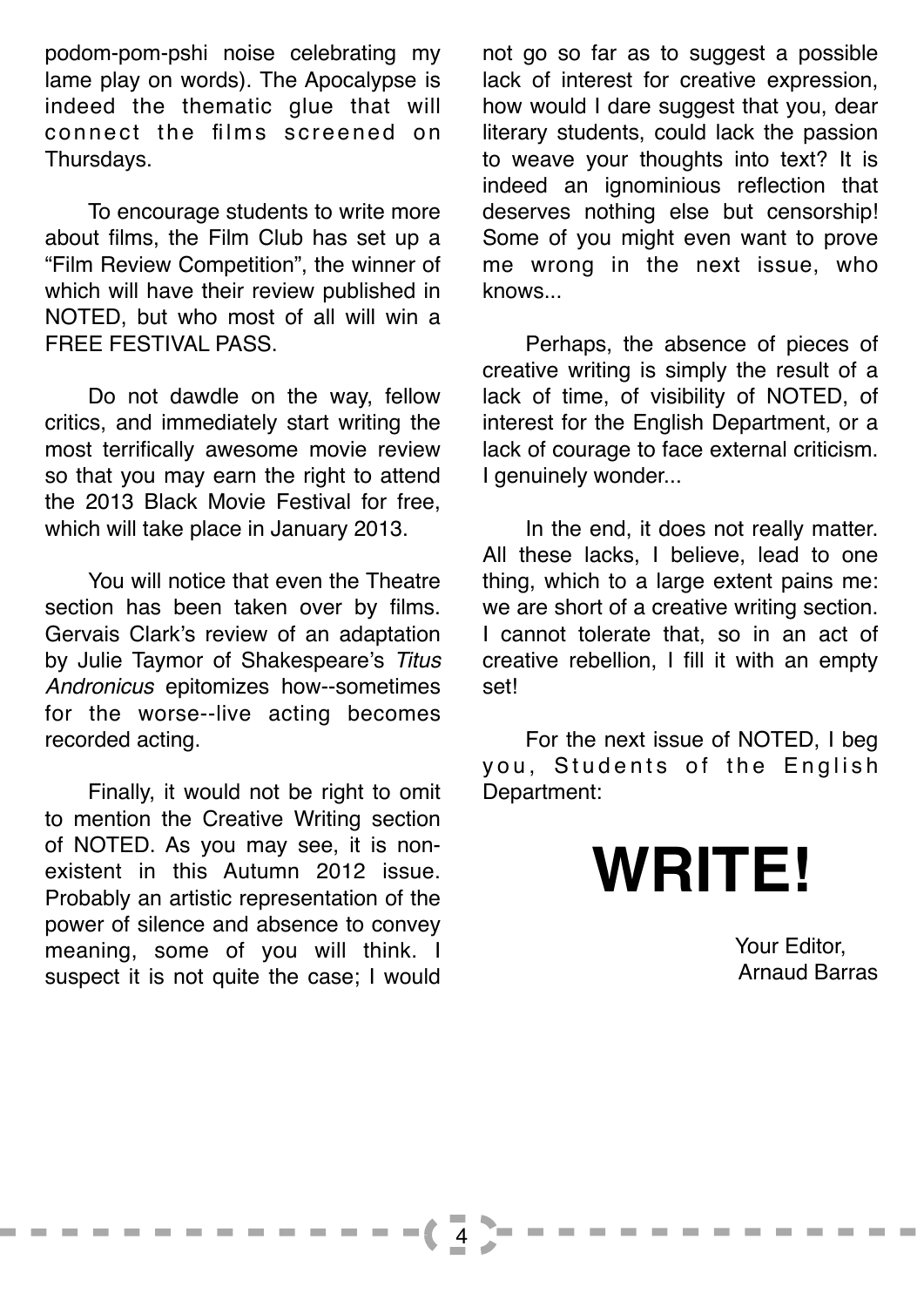## Features



### **Note from the Director**

I am very pleased to extend a warm welcome to all students joining the English Department this autumn and to say to returning students that we are glad to see you back with us. The English Department is happily entering a more stable year, this year, after the arrival of a significant number of new teachers last year. Indeed, we congratulate two existing members of staff who move to more senior positions in the department: Tabea Ihsane who has been appointed to a *chargée d'enseignement* position in English linguistics and Emma Depledge who is now a *maître assistante* in Early Modern English. Sadly, we must say a final goodbye to Michael Röösli and Ioana Balgradean who are moving on in their professional careers.

Although she has been with us since the beginning of the spring semester, I would like to renew our welcome to the

English Department librarian, Hélène Vincent. In the time she has been with us, Hélène has shown what a positive asset she is to the department. Much of Hélène's work is not immediately apparent, but every time we use the library catalogue we benefit from her hard work, especially now after the months Hélène has spent conscientiously cataloguing the backlog of books from earlier this year, books that are now easily identifiable and accessible. Hélène's cataloguing work has been increased by the very generous donation of the late Professor Emeritus Gregory Poletta's books to the English Library. I would like to express the gratitude of the department to Professor Poletta's family for this legacy, which will enrich the intellectual lives of all who pass through the department in the years to come and, in this way, is a fitting tribute to the contribution that Professor Poletta made to the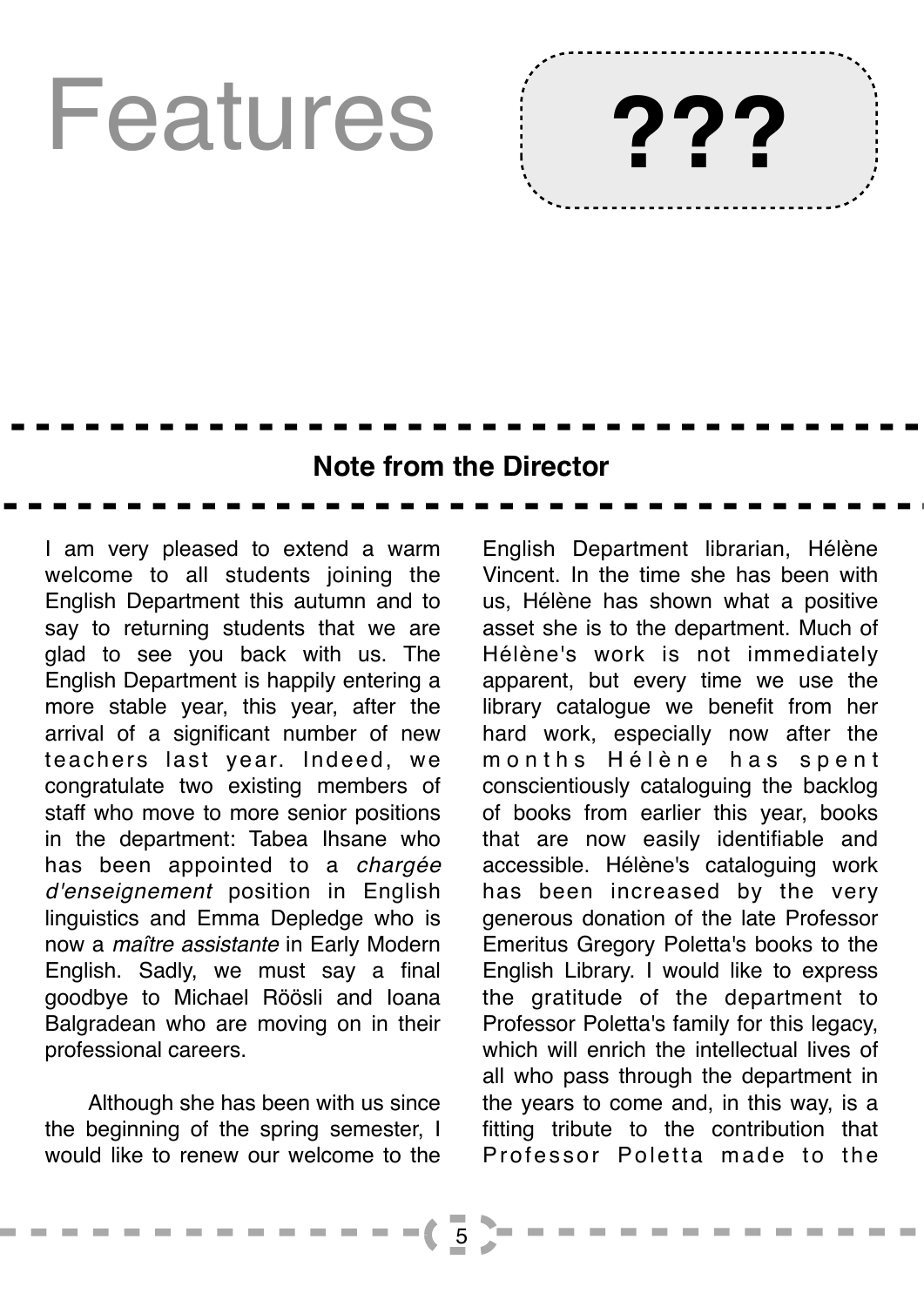department during his years as Professor of Modern English Literature.

We welcome back Professor Lukas Erne, who has returned from his springsemester sabbatical research leave, during which time he was a Fowler Hamilton Visiting Research Fellow at Christ Church College, University of Oxford. Petya Ivanova also returns from an extended research visit at the University of Essex, which was funded by a prestigious award from the Swiss National Science Foundation (SNF). A number of teachers will be absent this year, as they pursue their research: Kimberly Gaydon is spending the autumn semester in the US where she will be working in the Library of Congress in Washington DC as well as in the specialist libraries of Ohio State University and Bowling Green State University; Tom Simkin has taken a full year of research leave which he will pass primarily in the UK; Erzsi Kukorelly has been awarded one of the University's prestigious "Subside Tremplin" which will allow her to concentrate exclusively on her research in the spring semester.

In the Writing Lab we welcome our new monitor, Jayne Brady, and welcome back Bryn Skibo-Birney. I would like to take the opportunity to offer, on behalf of staff and students alike, our warmest thanks to the outgoing monitor, William McComish, for the excellent work he has done in the Writing Lab.

Our department continues to make a  $substantial$  contribution to the administration of the Faculty and the University. Guillemette Bolens continues in her role as Vice-Rectrice; her role in the department continues to be fulfilled by Lucy Perry; Genoveva Puskas remains as Vice-Doyenne with Lena Baunaz assuming some of her teaching duties.

As we welcome everyone back to the English Department, it is a pleasure for me to remind you that while our department offers an academically stimulating environment we also offer a number of valuable opportunities for having fun. You can find details of these activities on he departmental website and the *rentrée* is an excellent opportunity to make a "new year's resolution" to become involved. The theatre group goes from strength to strength; the students' association (ADEA) hosts a number of events every year; the Film Club has been revamped this year (you can read more about these exciting changes in this issue of NOTED) and, of course, NOTED itself. These activities enable you to participate actively in the social life of the department and, at the same time, to practice and improve your English. A very important part of the department's interaction between staff and students is the formal committee, the *Commission Mixte*. At the meetings of this committee any issue of concern to students or staff is discussed (usually over a glass of wine). The committee is comprised of representatives of each of the groups that make up the department: undergraduate and postgraduate students, *corps intermédiaire*, and *corps professoral*. The current members of the Commission Mixte are: myself, Deborah Madsen (president), on behalf of the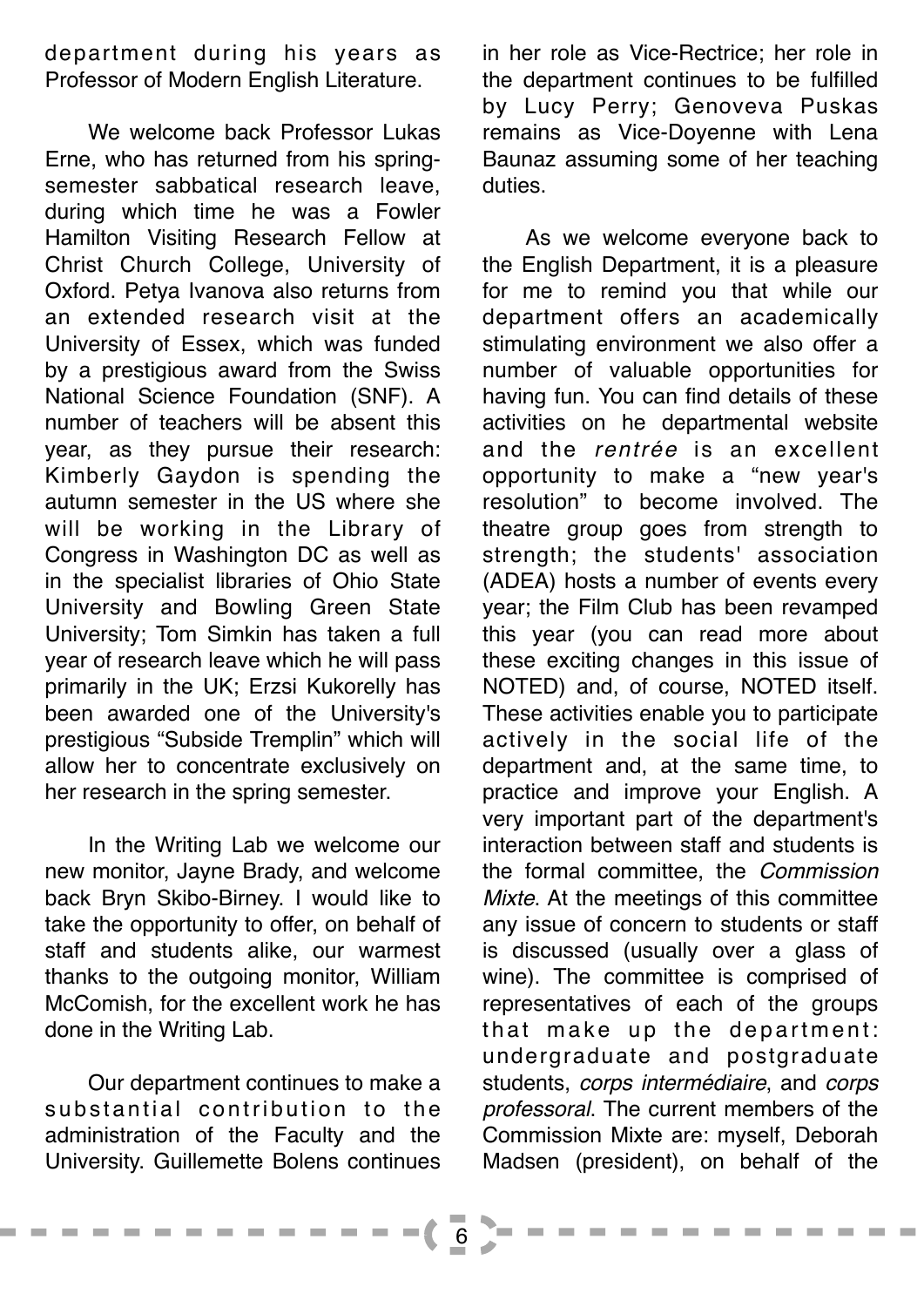*corps professoral*; Valerie Fehlbaum and Fiona Tolhurst on behalf of the *corps intermédiaire*; Linda Hinni and Bryn Skibo-Birney on behalf of the student body. We are looking for two BA students to join the *Commission Mixte*: one person to represent first-year students, the other to act as second-year representative, so if you are interested in becoming involved please contact me as early in the semester as you can. And do not forget to speak with your representative if you have anything that you would like to be discussed by the

*Commission Mixte*. Whether formally through this committee or informally through any of the extracurricular activities offered by the department, I encourage you to become involved and contribute to the vibrant intellectual and social environment that the English Department offers.

Bonne rentrée!

Deborah Madsen

## **Frankenstein and Geneva** By Students of the University of Notre-Dame

We are a group of six American students from the University of Notre Dame who had the amazing opportunity to spend a week in Geneva researching and beginning a documentary about Mary Shelley's *Frankenstein* and its modern day legacies. We worked closely with the University of Geneva in our endeavor, and are incredibly grateful for the opportunity to learn from Dr. Elizabeth Kukorelly-Leverington, Professor Neil Forsythe, and Ms. Kimberly Frohreich, assistant to Professor Madsen in American literature. Additionally, we enjoyed the opportunity to discuss the themes and implications of Frankenstein with students at the university, in particular the theatre group led by Nicholas Weeks.

In our quest to better understand the modern day legacies of *Frankenstein*, particularly those in the arts and sciences, we structured our research around core questions and landmarks of the novel. The major themes we sought to research were what it means to be human, and the complex relationship between art and science. We traveled to various places related to the novel, including Mont Blanc, the Plaine de Plainpalais, and the Villa Diodati.

One of the highlights of the trip was our visit to the Villa Diodati. With the assistance of Dr. Kukorelly-Leverington, we were able to visit the grounds of the Villa, the house Lord Byron was renting the summer *Frankenstein* was written. It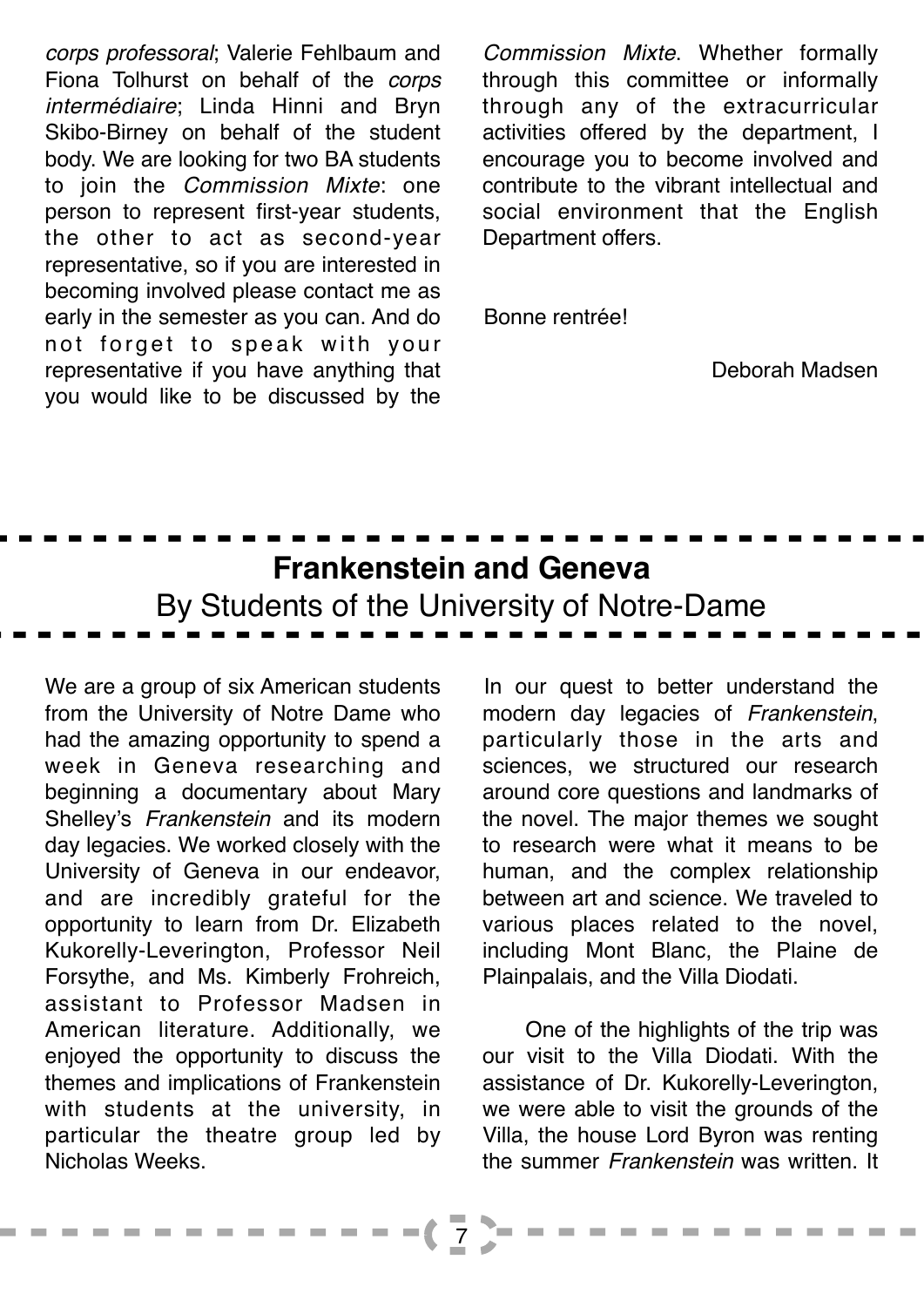was there that Mary Shelley, Percy Shelley, Lord Byron, and John Polidori were staying when they read ghosts stories and challenged one another to write a horror story. It was out of this competition that *Frankenstein* was born. Standing on the grounds where these literary giants once stood was an amazing, once-in-a-lifetime experience. It put the novel in perspective and allowed all of us to appreciate the magnitude of the novel, and how one event can truly change the world. *Frankenstein* was one of the most influential novels ever written, and spawned an entirely new genre of literature: science fiction.

In addition to locales directly related to *Frankenstein*, we visited many locations that provided insight into several major themes of the work. When we began studying the novel, we did so in the context of Mary Wollstonecraft's political theory and its influence on her daughter, Mary Shelley. Political themes such as oppression and tyranny permeate *Frankenstein*. The monster's struggle against his creator is indicative of a group struggling for equality and liberty. As such, it seemed appropriate to visit the United Nations, as an example of a force fighting for basic human rights in much of the world. We were able to interview a tour guide and get his opinion on the major themes of *Frankenstein*. The interview was remarkably insightful and gave us the opportunity to reflect on how humanity is a social construct. Our visit to the United Nations gave us an additional viewpoint on how the creature's place in society is determined by society itself, and not necessarily dependent on whether the creature is a

------

human being in the scientific sense. It reminded us that the struggle for human rights is an ongoing one, and the plight of the creature can be applied to many groups of people today.

While the political questions addressed in *Frankenstein* are significant, the more widely recognized aspect of the novel is its commentary on scientific progress. CERN, one of the most prominent locations of scientific research in the world, provided us with the opportunity to explore this question. With the assistance of Professor Hildreth from the University of Notre Dame, we interviewed several prominent scientists, working on the most cutting edge projects in physics, about the dangers of scientific research and the limits that should be placed on progress. Additionally, we discussed the role of science in society, scientists' responsibilities for their discoveries, and the applications of their research. The physicists we spoke to believe that science should be pushed to its fullest extent, because if it is slowed down then the human race's ability to adapt will slow as well, and our race may face the threat of extinction. They also told us that they see no difference between art and science—instead of speaking of a relationship between the two, we should see them as one and the same. Both strive toward a singular goal and the ability to discover something new. This was an incredibly insightful comment for us because one of our major focuses was exploring the art and science of being human.

Throughout this trip we gained insight into what *Frankenstein* means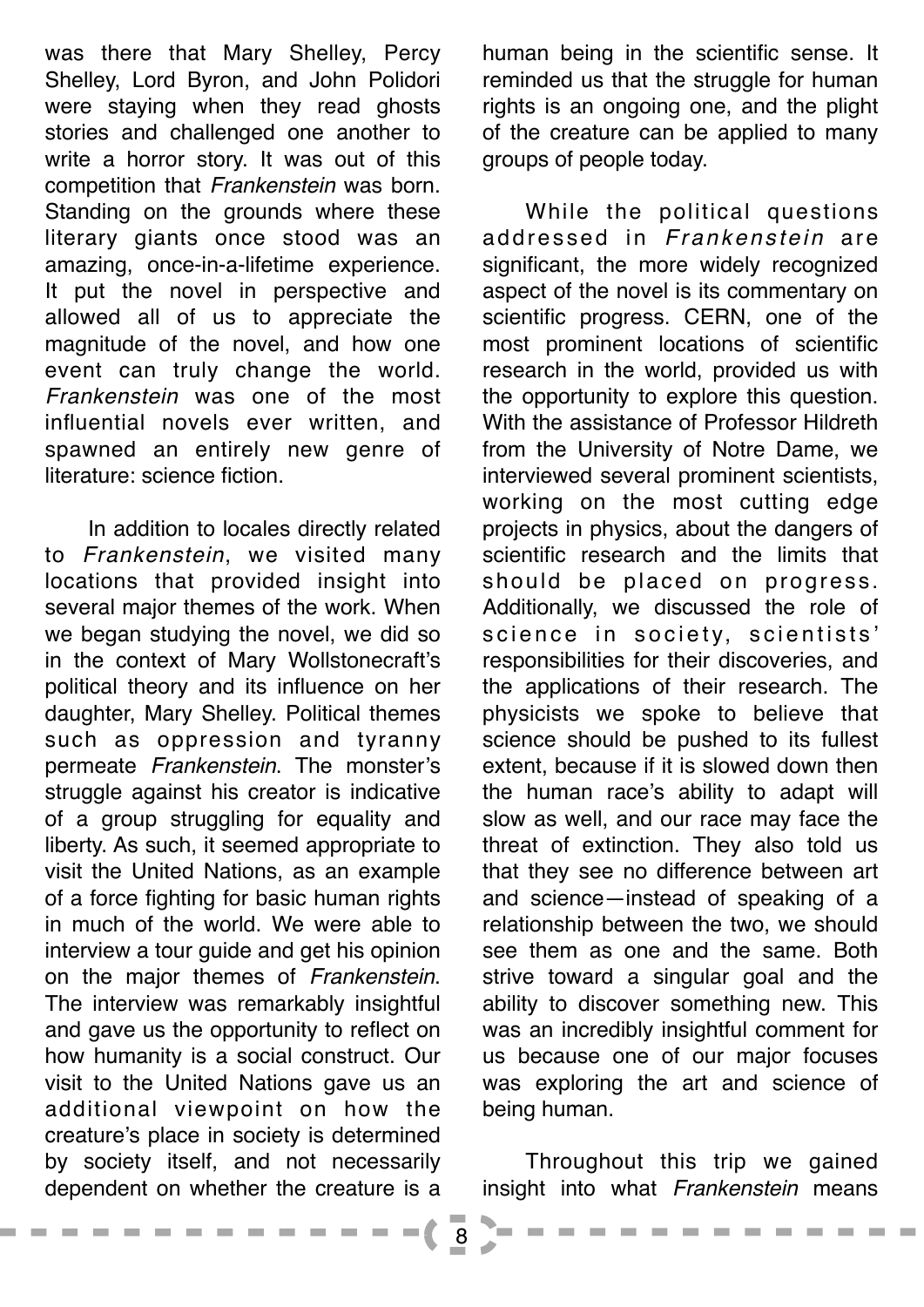today by asking various people different questions. These questions varied from what people imagine Frankenstein's creature might look like to what they thought the ethical implications for pushing the boundaries of science might be. We received a broad range of answers that provided us with new perspectives on the novel and its importance.

For our major interview of the trip, we interviewed scholars from the University of Geneva and Lausanne. These interviews were incredibly enlightening because they gave us new perspectives on the novel. Professor Neil Forsyth, who is a Miltonian scholar, was able to give us more information on the importance of *Paradise Lost* to the novel. It is an integral part of *Frankenstein* because it allows the creature to make a connection with literature and allows him to find himself. Dr. Kukorelly-Leverington explained the importance of *Frankenstein* at the time, especially as it was written by a female author. Ms. Frohreich, who works on examining presentations of the "other" in literature, explained how the portrayal of the creature is a common theme throughout literature. Being able to interview these three literature specialists gave us invaluable insight into how the novel has impacted the world, and how it helps us discover what it means to be human.

We also had the chance to meet and interview the artist Alex Bianchini, who was brought to our attention by Dr. Kukorelly-Leverington because of his exhibit entitled "I am by Birth a Genevese," which is the opening line of *Frankenstein.* His exhibit brought

- - - - -

together the work of many artists, just as Victor Frankenstein brought together many body parts to form his creature. Bianchini spoke to us about the pride he feels for Geneva, as well as the role his city played in the creation of *Frankenstein*. He expressed his conviction that art must be allowed to push boundaries and should not be limited by concern for consequences. Interviewing Mr. Bianchini allowed us to begin to see Victor as an artist, and the creature as his masterpiece. The interview also reminded us that Victor was not only a scientist, but he was also a man suffering for his art.

We also conducted interviews with various people we met on our trip, including the student theatre group from the University of Geneva. One question we asked was whether there should be boundaries to science. Some people thought that there should be, and playing God by creating man was an immoral and dangerous action that surely crossed those boundaries. Others gave us examples of how Victor Frankenstein's creation was similar to the atomic bomb. Still more said they believed that science should not be limited, but the ways in which science is used should be carefully monitored, as while science is generally intended for good, what it is used for often is not. The physicists at CERN told us science should be boundless. It was intriguing to hear all the different responses because it allowed us to truly see the range of opinions on the danger of science, a major theme of *Frankenstein*.

Probably the most interesting responses we received were from the

9

 $=$  (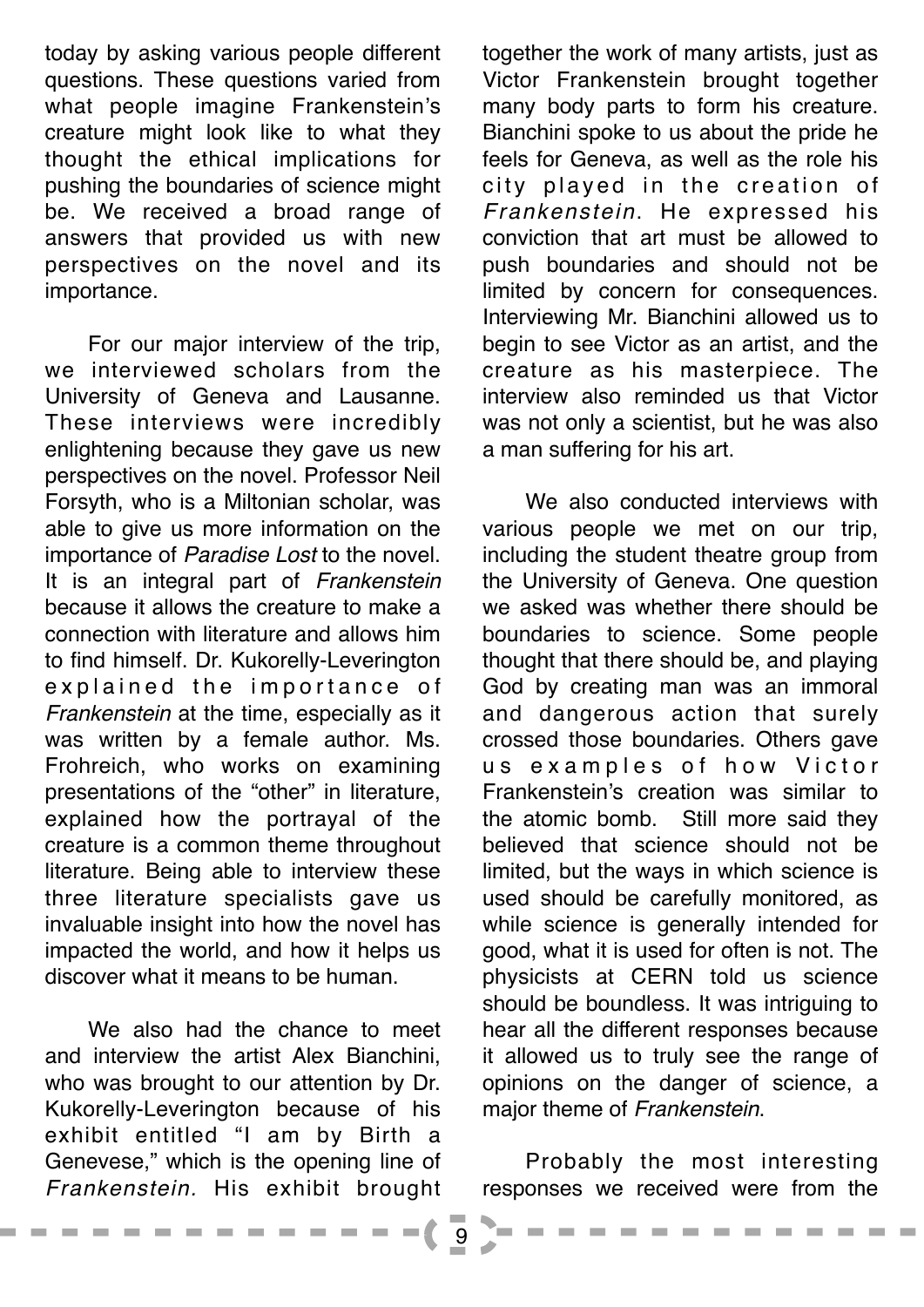questions on whether the creature deserved to be considered human. Many people said he did not because his origins were not the typical biological process, while others said his mental faculties and ability to feel were what should define him as a man. Some said it was his fear or his anger and capability to hate that made him a human. The answers to these and our other questions changed with each person we asked, and the only unified belief about the creature that we found was that he was tall, green and had bolts coming from his neck. It was remarkable to hear so many different answers to our

question, and they all gave us a good sense of how difficult it is to pin down exactly what it means to be human.

Overall, our trip was a success. It allowed us to really explore the issues we wanted to discuss in our documentary with amazing people in a beautiful city. We are incredibly grateful to the University of Geneva for allowing us to interview their students and film on their grounds. We are also especially thankful for the help of Dr. Kukorelly-Leverington, who was an integral part of making our trip a success.

### **Bloomsday in Dublin** By Sam MacDuff

In June I had the good fortune to attend the 23rd International James Joyce Symposium in Dublin. The symposium was held in Trinity College and University College Dublin, which Joyce himself attended. Over 300 Joyce enthusiasts from around the world congregated for a week of high jinks and theory about the city's most famous prodigal son. With panels on all of Joyce's major works, covering topics as diverse as gender politics, psychoanalysis, post-structuralism, cinema, new media and copyright, there was something for everyone. There were outstanding keynote addresses from some of the most renowned Joyce scholars working today, including Anne Fogarty and Vicki Mahaffey, as well as an impressive range of papers from graduate students, independent scholars, and established members of the "Joyce industry." Professor Spurr gave a highly acclaimed paper on "Joyce's Countergospel in *Finnegans Wake* 2.4," and he also chaired a panel on "Epiphanic Joyce", where I read a paper on "Death and the Limits of Epiphany", comparing the structure of Wordsworth's "spots of time" to Joyce's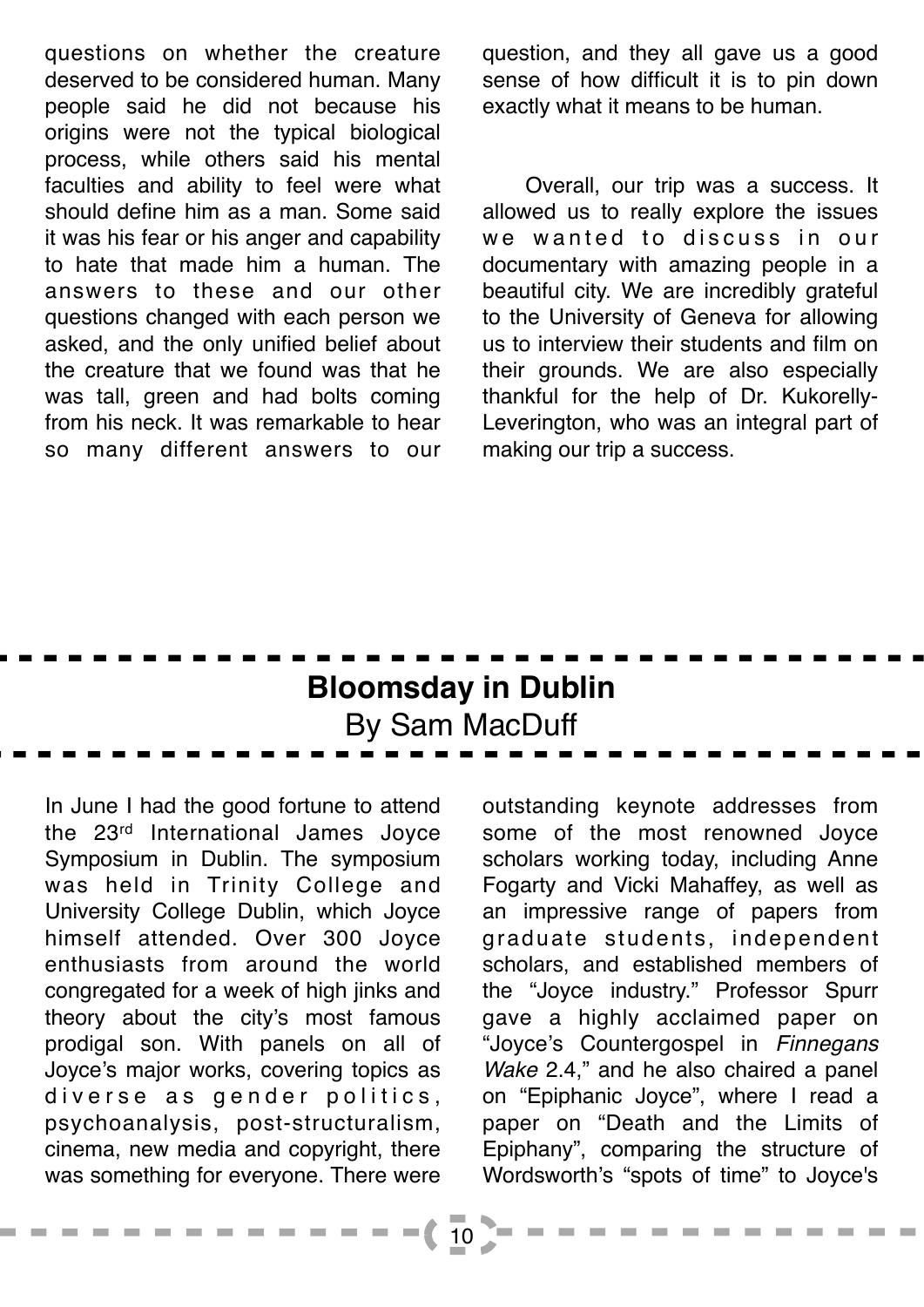epiphanies of death. With two of the most respected scholars of the literary epiphany - Morris Beja and Ashton Nichols - taking part, the panel was wellattended and well-appreciated. Thanks David! And thanks also to Professor Madsen, the English department and the faculty for generously supporting my trip – without your help, it wouldn't have been possible.

As well as the serious business of Joyce studies, the conference team invited several prominent Irish authors such as Colm Tóibín and Patrick McCabe to read from their exciting new works, organised a series of Dublin tours, including a guided tour of the *Dubliners* exhibition led by art historian Dr Christa-Maria Lerm Hayes, promoted a recital of Joycean songs accompanied by Fran O'Rourke on Joyce's own guitar, and hosted a sumptuous gala dinner. As well as discovering Joyce's Dublin, one of the highlights of the week for me was a visit to the Book of Kells, an early ninth-century illuminated manuscript of the gospels whose elaborate Celtic knotwork provided one of the inspirations for *Finnegans Wake*. Other highlights were those many evenings when PhD students and Professors alike gathered in one or other of Joyce's early inspirations - the many pubs and bars he immortalised in *Dubliners* and *Ulysses* - to sample a little local whiskey or a plain pint of Guinness and enjoy the famous craic.

The culmination of the week was the great Joycean celebration of Bloomsday, held every year on June 16th to commemorate the day on which *Ulysses* is set (and the day Joyce first "walked out" with Nora Barnacle). Forget about academics, this is where Joyce lovers the world over come to dress up in bowler hats and Edwardian costumes to reenact scenes from Joyce's "little story of a day (life)*."* From Bloom's breakfast of toast and kidneys at the Gresham Hotel (remember "The Dead"?) to Bella Cohen's Brothel in Nighttown and Molly's famous soliloquy at 7 Eccles St, fans of the novel can trace its events throughout the day with a series of reenactments, impromptu performances and surprising Joycean encounters – I even had the good fortune to bump into Joyce's great-grandson at the Joyce Centre. For anyone with even the slightest interest in Joyce, I would highly recommend a trip to Dublin on Bloomsday – with free events throughout the day, ranging from the outstanding readings of Bloomanatics to the open-air seisiún (or "session") at Stephen's Green, to the fabulous gala evening laid on by Sweeney's pharmacy at the Mont-Clare Hotel, it really is an amazing celebration of Joyce's world.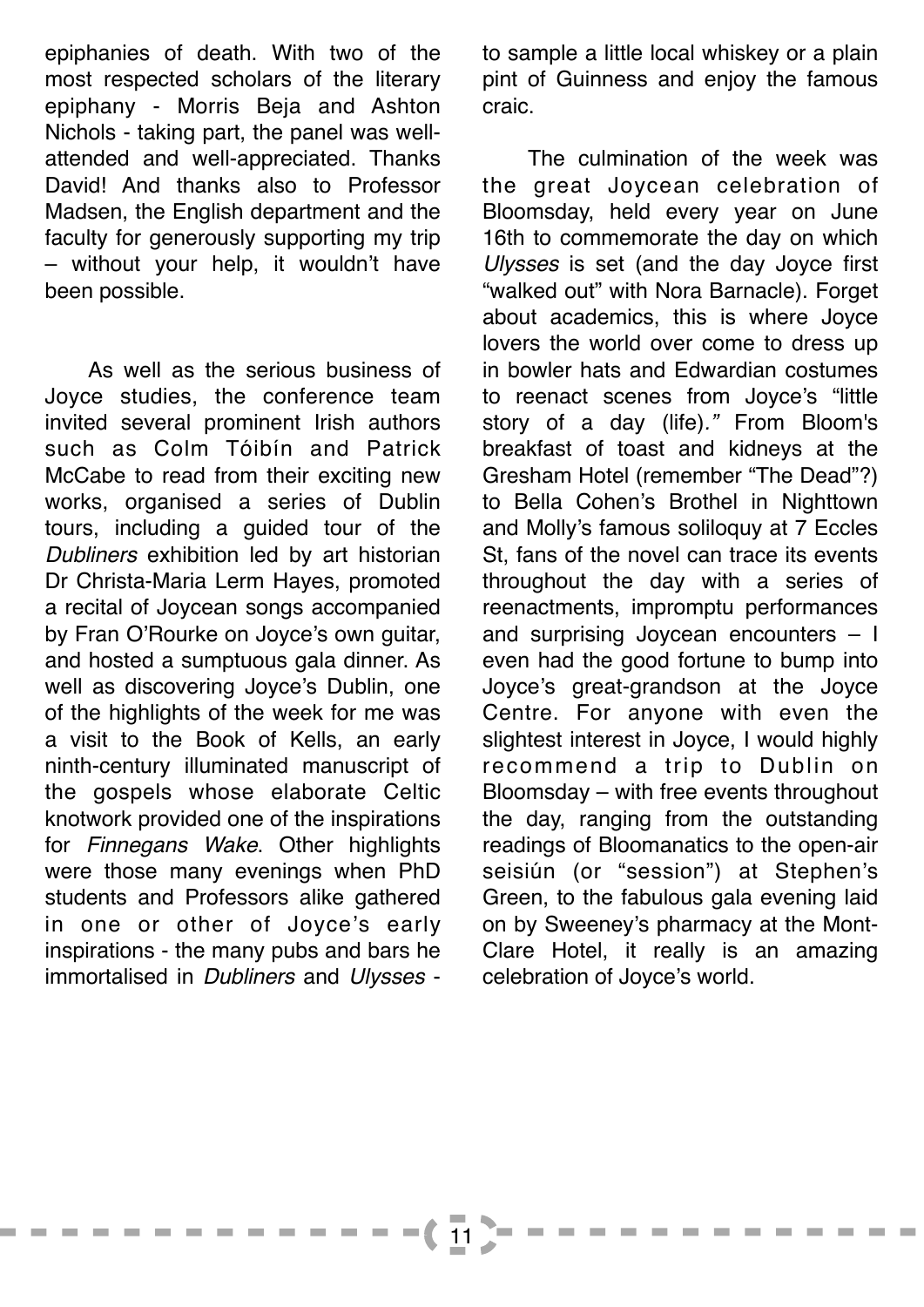

### **Film Club: Important News**

With the new semester now well on its way, we would like to share some exciting transformations that have been slowly taking place over the summer and are now ready to be revealed:

#### **THE FILM CLUB HAS CHANGED**,

adopting a new schedule and concept which will have more continuity, more discussions, more student involvement and more fun!

#### **First on the list of the important changes is THE FORMAT:**

We understand that it may be difficult for some of you to attend the screenings regularly. Indeed, in the past we have tried to provide as many screenings as the semester schedule would allow. The new format, however, will aim for quality rather than quantity, and this is why we've decided to reduce the number of screenings from 13 to 7.

Also, the new program will offer more than just screenings of films! As of the fall semester all screenings will include introductions by various guests

from our department, but also outside of the university. These introductions will aim to provide interesting complementary information about the films, and raise some important questions which your instructors may not have time to address during the seminars. After the screenings, we are hoping to hold discussions and although we know that some of you may need to rush off, we hope that these will also be beneficial to you and that you will enjoy bringing your opinions and expertise to these exchanges.

Indeed, **your opinions and knowledge count and we would like you to get involved in the creation of the program.** Each semester we will devote time in the schedule for "students' choice" films and we are all immensely looking forward to hearing from you. This semester, during the second screening (Short Film Night, Oct 25th), you will be given time to present and defend your choice of films. All those attending the evening will vote for the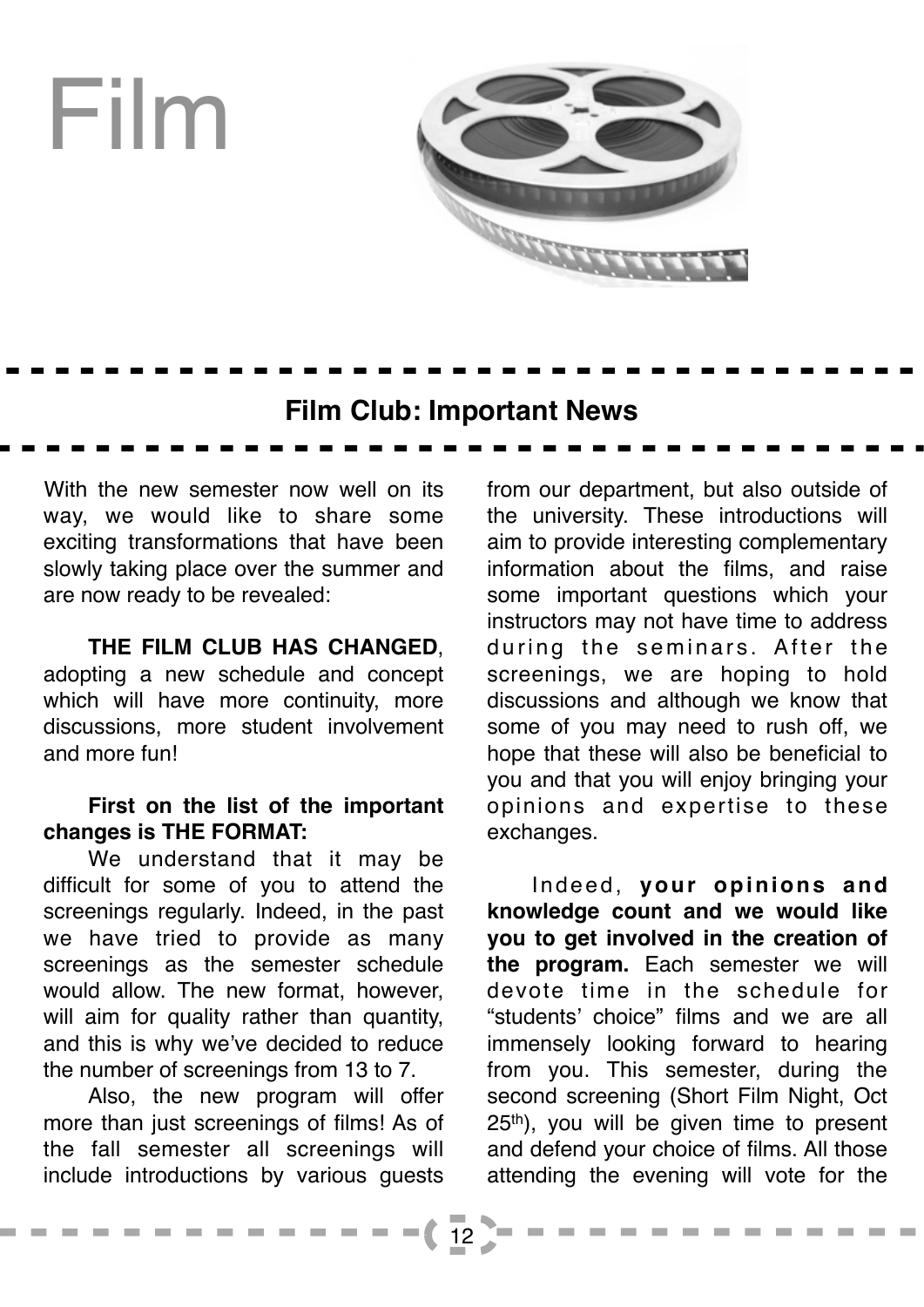best and most convincing choice at the end of the presentations. More information on the process of selection will be given at the first screening of the semester.

The change of concept for the Film Club also brings us onto another subject: CONTINUITY.

Rather than showing a whole lot of very different and unrelated films, we would like to test a more THEMATIC approach to the screenings. Indeed, the idea of having a "red thread" running through the semester has a number of very attractive aspects. Most importantly, this will allow us to go in more depth into a particular theme and have interesting comparative discussions. Although the theme for this semester has already been set by the organizers, the theme for next semester is still open to discussion and we would like you to help us out with that. We welcome all suggestions.

After a lot of thought and some intense discussion, we would like to launch this new Film Club with the theme of

### **THE APOCALYPSE!!!**

As you may know, the last day of the fall semester coincides with the Mayas' prediction of the apocalypse. What better way to celebrate this extraordinary event than to watch a student's choice film about it on the penultimate day of our existence?

**Contract Contract** 

Slowly building up to December 21st, this semester's schedule will look like this:

- Oct 4 *Children of Men* (2006) by Alfonso Cuarón
- Oct 25 **A Short Film night**: This evening will explore a variety of advertisements, short films (including animation) and documentaries on the subject of the apocalypse. One of the films which will definitely be included in the lot is an Uzbek animation inspired by a chapter from Ray Bradbury's novel *The Martian Chronicles* entitled "There will come soft rains".
- Nov 1 *Mad Max* (1979) by George Miller
- Nov 15 **Π** *(PI)* (1998) by Darren Aronofsky
- Nov 29 *Melancholia* (2011) by Lars von Trier
- Dec 13 *Prometheus* (2012) by Ridley Scott (Prequel to the *Alien*  saga)
- Dec 20 **A surprise screening: "Students' Choice"**.

As you can see, the final screening of the semester will depend entirely on your decision and we are looking forward to your "apocalyptic" suggestions.

The final change in the running of the Film Club concerns the TIME and PLACE of the screenings:

**The screenings will take place on Thursdays, in room B112 (Bastions building) from 19h15.** As always, you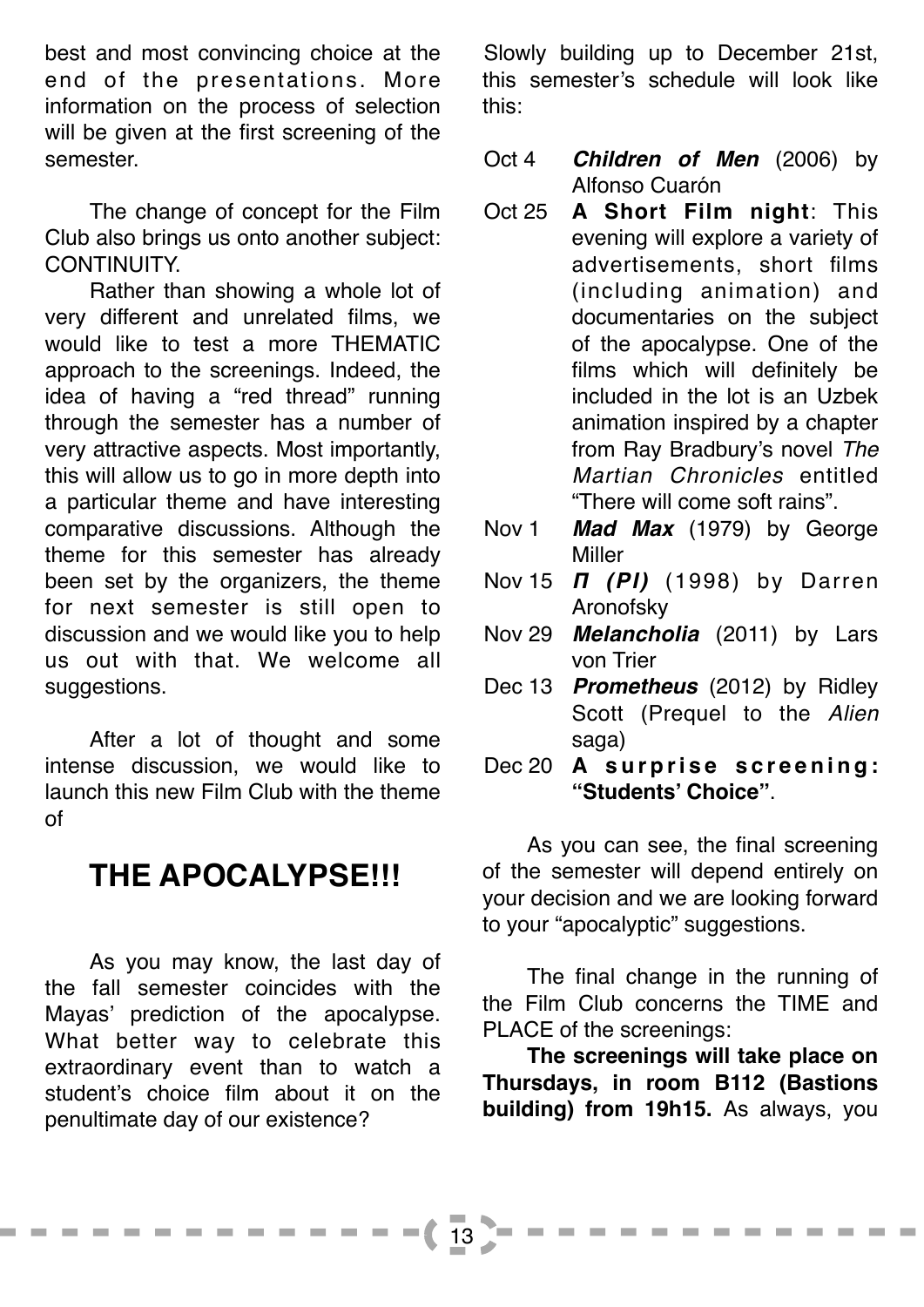are welcome to bring your friends and family, a picnic and something to drink.

In any case, whether you want to actively participate in the creation of the program or discussions, or you are a lover of cinema and want to drop by to watch a good movie, we are looking forward to seeing you on Thursdays! Those of you who figure on the BA and MA mailing lists will receive electronic

reminders before the screenings with additional information about the films to come. Also, look out for our posters in the Bastions building and at the Comédie.

In the meantime, enjoy the semester – the end is nigh! ;)

> The Film Club Crew (Bryn, Sam & Anna)

### **The FILM CLUB in NOTED: A "FILM REVIEW" COMPETITION**

14

We know that there are a number of you who are enthusiastic film goers and throughout the year, Switzerland holds a number of wonderful film festivals which can be quite costly. **The Film Club can help you to tackle this problem and will provide a FREE FESTIVAL PASS each semester to a student who writes the BEST FILM REVIEW of one of the films screened throughout the semester and which will be published in NOTED.** In the fall semester we will be sponsoring one of you to go to THE BLACK MOVIE FESTIVAL in Geneva (18.01.2013 to 27.01.2013) by providing you with an "all-you-can-watch" pass to the event! The sponsorship for the spring semester is still to be determined – we've heard that the NIFFF is a great place to be at in July, but if you have other suggestions, we will be happy to follow up on that.



We are looking forward to reading you!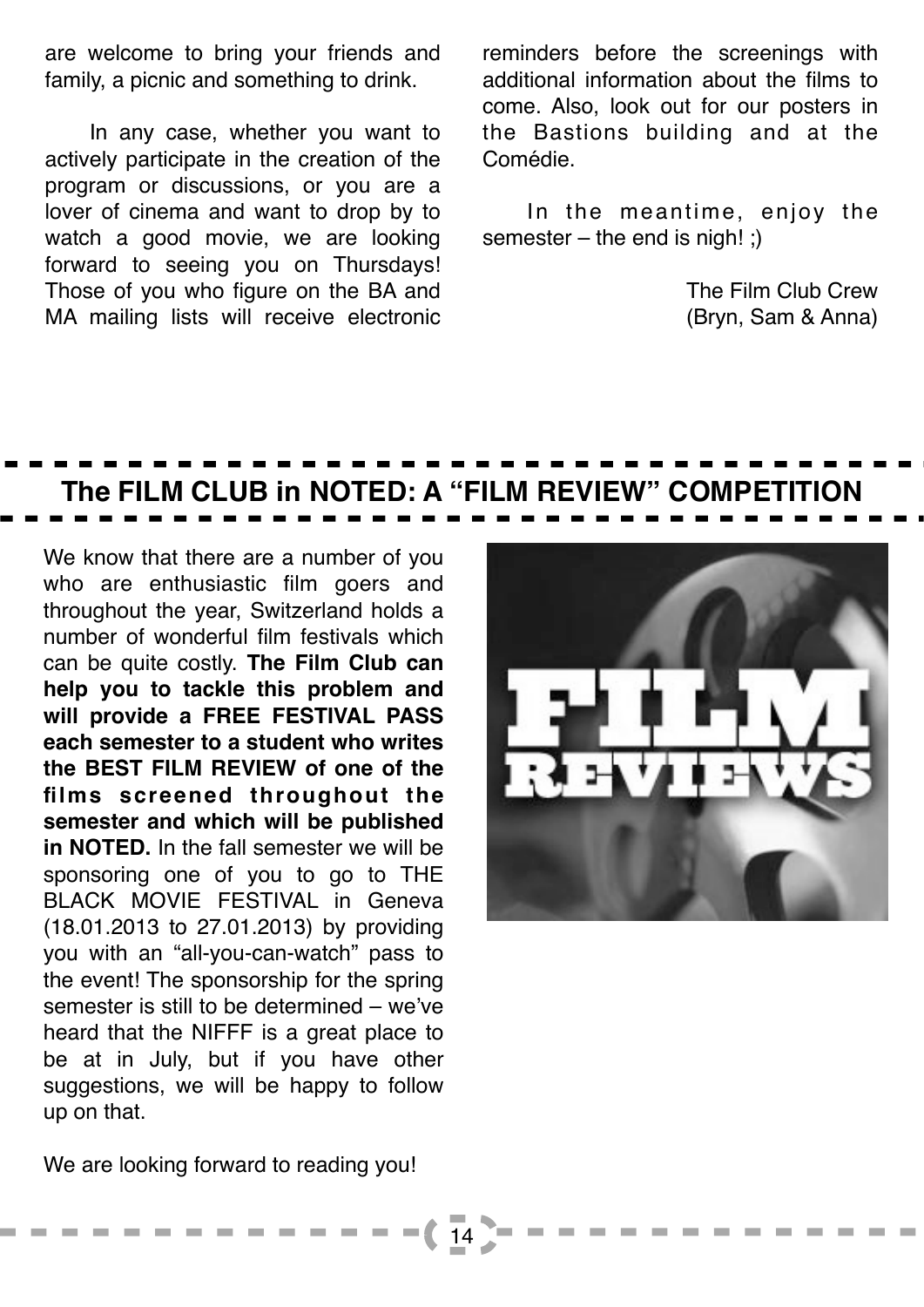CHILDREN OF MEN (2006) THURSDAY, OCT. 4 DIR: ALFONSO CUARÓN INTRODUCED BY: BRYN SKIBO-BIRNEY AND SAM MACDUFF

*ENGLISH 18P* 

THE APOPALYA

**UNIVERSITE** 

DE GENÈVE

回流影回

向外

**PRESENTS:** 

SHORT FILMS NIGHT THURSDAY, OCT. 25 INTRODUCED BY: MICHAEL RÖÖSLI

**MAD MAX (1979)** THURSDAY, NOV. I DIR: GEORGE MILLER INTRODUCED BY: MARTIN LEER

 $\pi$  (PI) (1998) THURSDAY, NOV. 15 DIR: DARREN ARDNOFSKY INTRODUCED BY: ANNA IATSENKO

**MELANCHOLIA (2011)** THURSDAY, NOV. 29 **DIR: LARS VON TRIER** INTRODUCED BY: SPECIAL GUEST

**PROMETHEUS (2012)** THURSDAY, DEC. 13 DIR: RIDLEY SCOTT **INTRODUCED BY: ANNA IATSENKO** 

**STUDENTS' CHOICE** THURSDAY, DEC. 20 INTRODUCED BY: TO BE ANNOUNCED

FREE ENTRY. ALL STUDENTS WELCOME 7:15 PM ROOM BII2, UNI-BASTIONS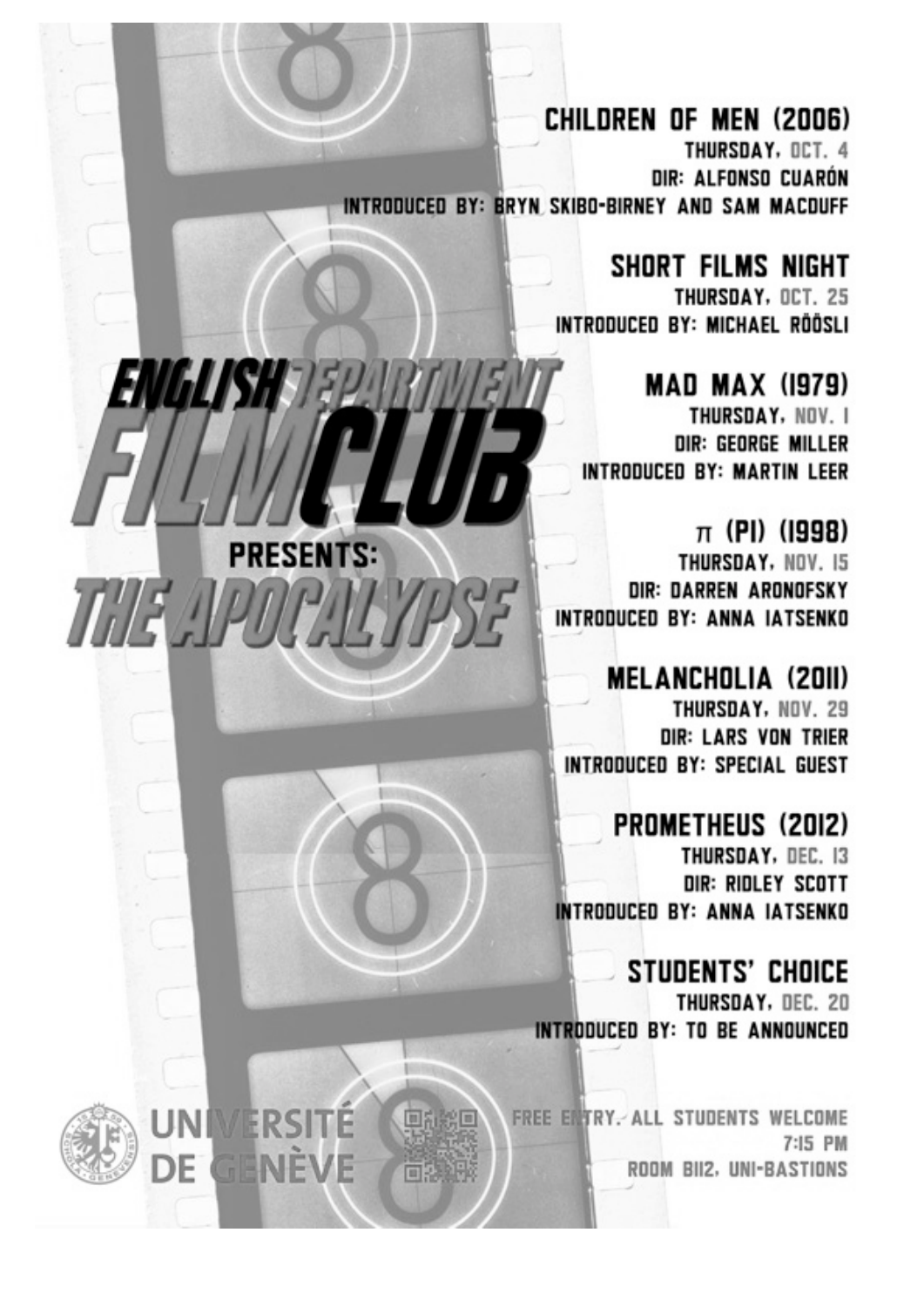## Theatre

**???**

## **Hopkins wrestles to keep her film afloat as Taymor scuppers** *Titus* By Gervais Clark

In this colourful and action packed film, Julie Taymor adapts Shakespeare's *Titus Andronicus* to the screen. Having won the war, Titus Andronicus returns to Rome as a victorious general. He holds Tamora, Queen of the Goths, and her three sons captive. In honour of his own dead sons, he sacrifices her eldest born. Titus then turns down the imperial crown and designates Saturninus, the late emperor's eldest son, to lead Rome. Saturninus first announces that he has chosen Titus' daughter Lavinia to be his wife, despite the fact that she was already promised to his brother Bassianus. However, he then marries Tamora. Intent on avenging her eldest son's murder, Tamora has Aaron frame two of Titus' sons for Bassianus' murder. She also encourages her two remaining sons, Chiron and Demetrius to rape Lavinia. They then cut off her hands and tongue so that she cannot reveal their crime. Titus is deeply disturbed by the calamities he is afflicted with and begins to show signs of madness. However, he draws his family around him, plots his revenge, captures Chiron and Demetrius, kills them and feeds them to Tamora and Saturninus by concealing their flesh in pie. He then kills Lavinia, reveals all, kills Tamora, is killed by Saturninus, who in turn is killed by Lucius, Titus' last surviving son, who finally becomes the new emperor. The production is fast paced and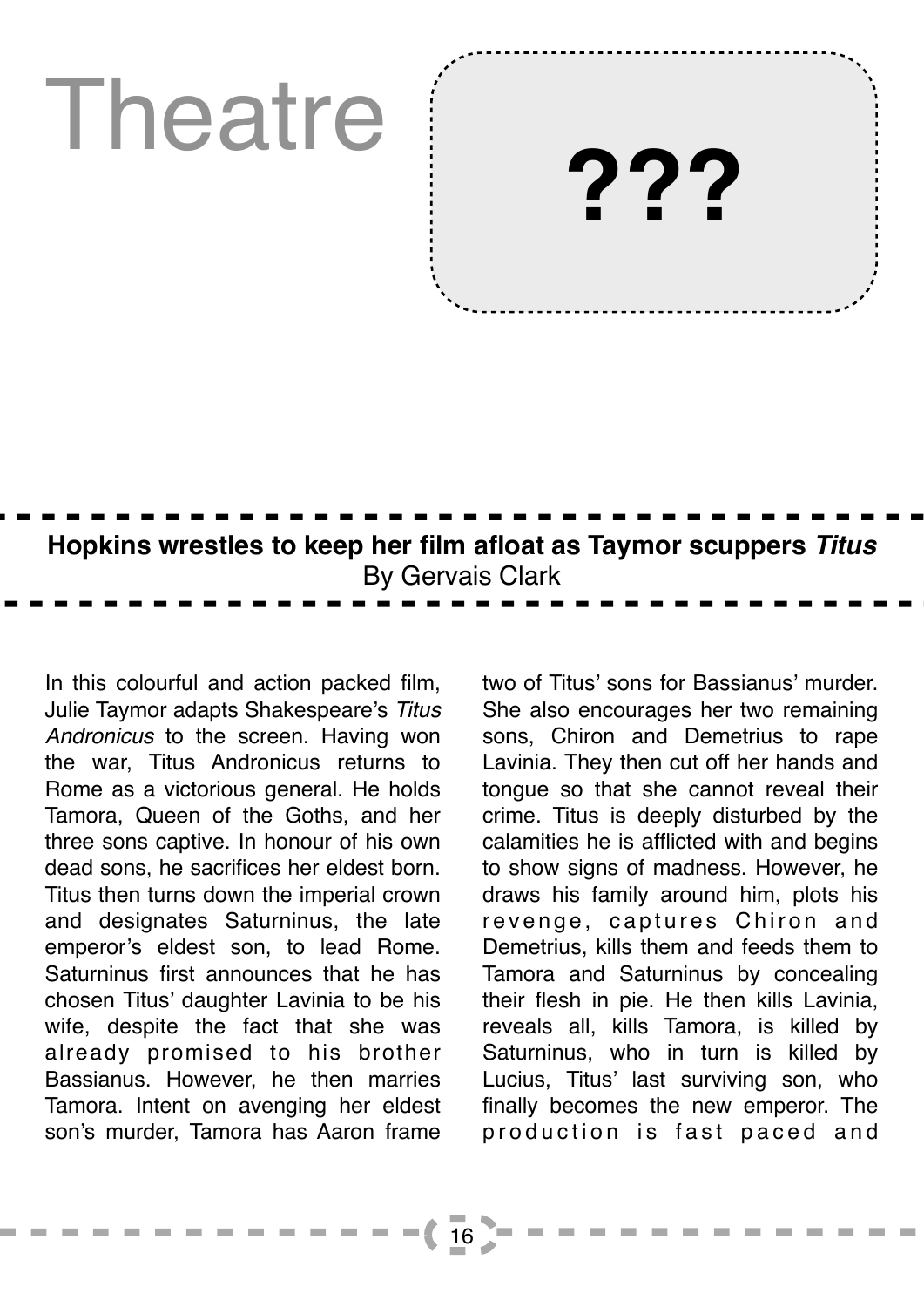entertaining, however it is also plagued by puzzling stylistic choices, a distracting maelstrom of costumes and by extremely uneven acting. In this sense the film is disappointing, often setting high standards but regularly falling very short of its full potential.

The film opens to a brief addition to Shakespeare's text in which a child plays with toy soldiers, throws a tantrum and by the power of his imagination escapes to the Colosseum. A majestic tone then descends rapidly, with hundreds of soldiers covered in the grime of battle entering the Colosseum by moonlight carrying their dead. The spectacular architectural setting, the chilling colours and creative camera work all contribute to producing a gripping and dramatic atmosphere, drawing the spectator in and building up expectations of terrible events to come. Unfortunately, bizarre pseudo military marching, more akin to hip-hop choreography, immediately deflates this painstakingly crafted effect. This strange step, possibly designed by Monty Python's *Ministry of Silly Walk*, is no doubt more fitting to Michael Jackson's *HIS*TORY music video than to one of Shakespeare's tragedies. By contributing no additional meaning, this drawn-out stylistic choice is initially puzzling, then unconvincing, and finally becomes tiresome and distracting. The uneven tone is set and this pattern of raised and dashed artistic hopes will repeat itself throughout the film.

The action is set in a collapsed set of time periods, bringing together classical Rome, the 19th century and the

. . .

 $=$  (17

Fascist and Nazi regimes. Fusing all of these Roman political models into one of the Roman plays is an interesting take on Shakespeare. While the original text is using the symbol of Rome to question Elizabethan England, the film uses Rome as a backdrop to examine modernity. This elegant device is constructed through effective use of Italian fascist architecture, evocative colours and symbols, as well as through audaciously designed costumes. While some of these costumes efficiently contribute to the action, the sheer quantity of them generates a tiring effervescence that is very distracting. Saturninus is one of the more potent examples of this affliction. Although he does not appear in every scene, he is portrayed in seven different costumes throughout the film, sometimes only for a few seconds. This extreme variety produces no additional or deeper meaning, and is therefore superfluous. Furthermore, the costumes, while very creative, often slip into the grotesque. Saturninus enters the action wearing a *Matrix*-esque ankle length black leather overcoat with a red lining, a shiny silver form-fitting mock turtleneck and black leather trousers. Later in the film, during the hunting scene, he is attired in a leopard-skin lined tan leather overcoat, with a matching leopard-skin trimmed faux Prussian helmet, shiny steel cuirass and cavalry breeches. These and other fussy costumes, along with a curiously long slicked mesh of hair hanging down the side of his face and peculiar makeup, make Saturninus look as if he would be better prepared for the *Rocky Horror Picture Show* than to lead the Roman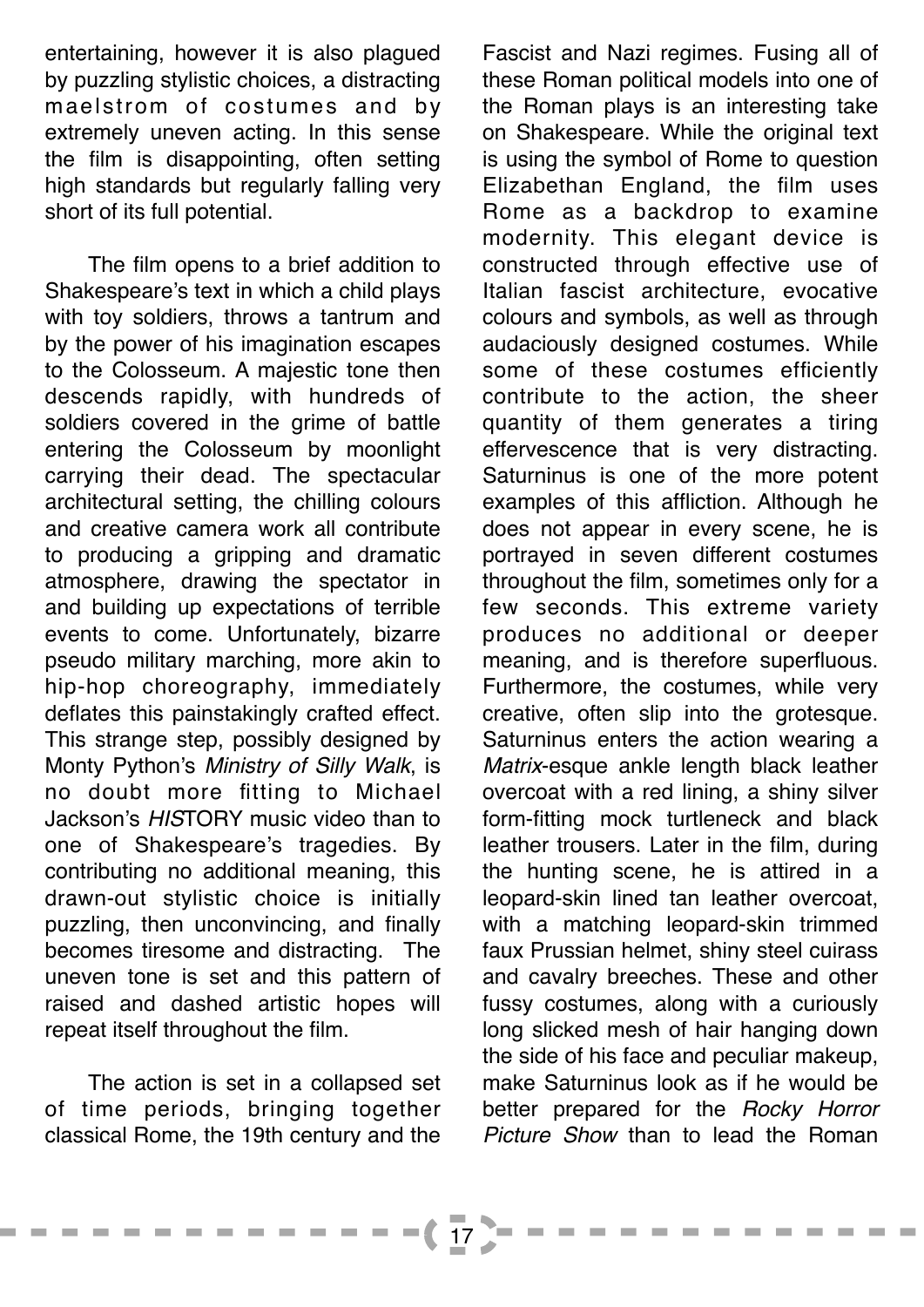Empire. While one might be surprised that the film was nominated for the Academy Award for Best Costume Design, one can only be relieved it did not win as the costumes burden the film far more than they support it.

With the film already so out of focus, all hopes are pinned on the actors' performance. Luckily, Anthony Hopkins' portrayal of Titus is majestic and is able to transcend many of the film's shortcomings. Taymor choses to stick to the original verse dialogue, with minor adaptations, and Hopkins delivers the Shakespearean lines beautifully. Judicious sequences of camera closeups highlight the emotion he is able to infuse into the role. His sudden mood swings, the subtle movements of his eyes and his powerful grimaces ring true and do justice to the complexity and fecundity of the text. Colm Feore and Laura Fraser as Marcus Andronicus and Lavinia also deliver very honourable performances. Jessica Lange's Tamora and Harry Lennix's Aaron are similarly strong deliveries, unhappily weakened by garish costumes, absurd tattoos and odd haircuts. At this point, the casting director should have proclaimed a hiring freeze, as all other characters are either neutered by two-dimensional acting or are simply debased. The epitome of this phenomenon is the performance of both Jonathan Rhys Meyers as Chiron and of Matthew Rhys as Demetrius. Their

**CONTRACTOR** 

grotesque gesticulations fall completely flat, lack any form of gravitas and provide no substance to characters that could have been complex and deeply disturbing, and who are at the very centre of the action. Instead, they are utterly convincing as replacements to *Beavis and Butthead* or as candidates for *Jersey Shore*. Thus, the handful of capable actors do their best throughout the film to keep the action afloat, while the supporting actors do quite the opposite of what one might expect of them.

For these reasons, Taymor's *Titus* provides the spectator with an awkward entertainment experience. The film oscillates wildly between being a worldclass drama and a cheap television B movie. One can also not avoid comparing it to the other two major modernisations of Shakespearean tragedies on film in the late 90s. There is sometimes a glimmer of hope that the *Titus* can rival Baz Luhrmann's *Romeo + Juliet* (1996) and Kenneth Branagh's *Hamlet* (1996), however Julie Taymor overdoes it and is never able to focus the film's energy for long enough in a particular direction in order for her production to ever come together. One can therefore only hope that the spectator will have the patience to sit through the aggravation and appreciate the nuggets of great drama floating around erratically.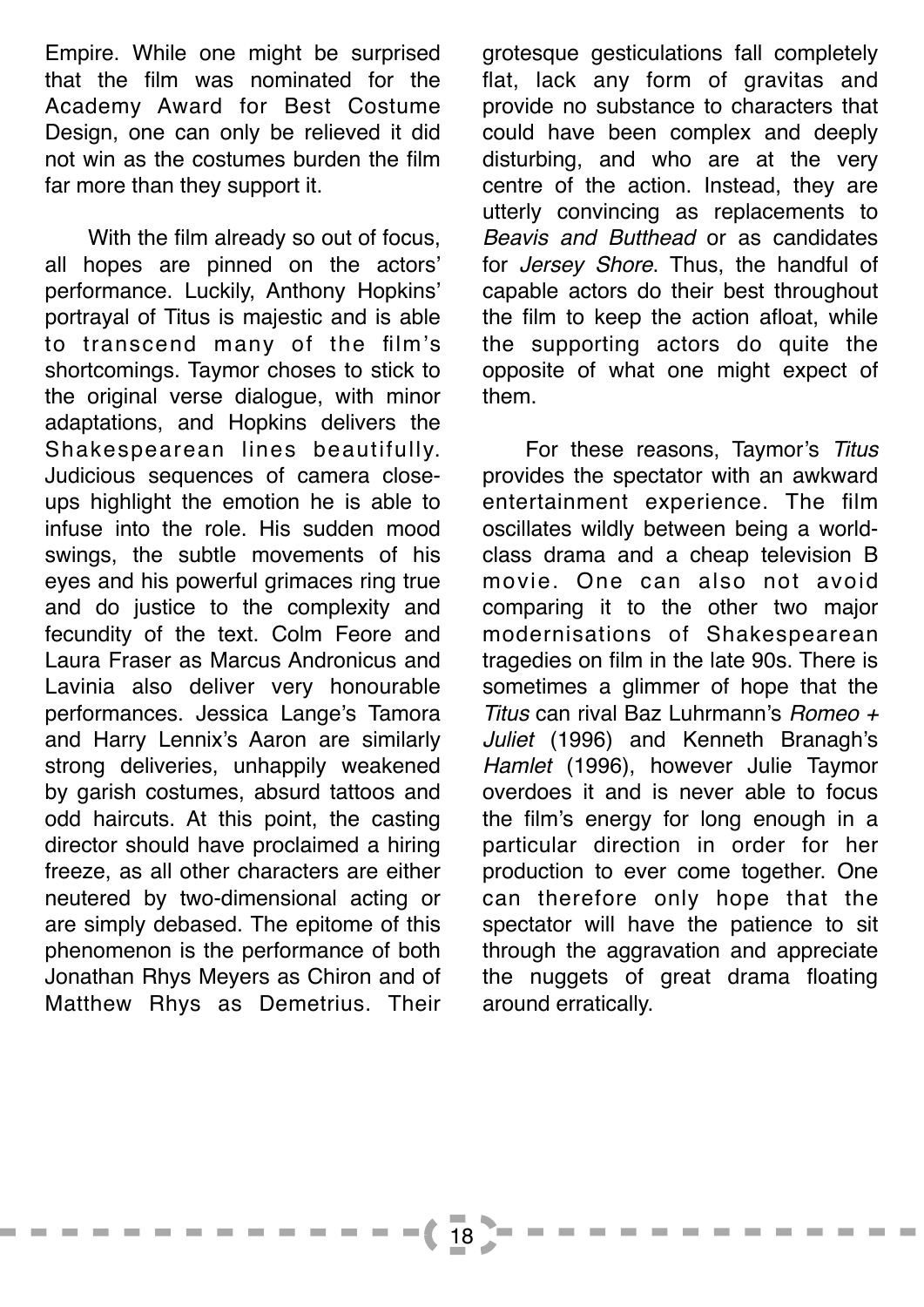## **Creative**  Writing **???**